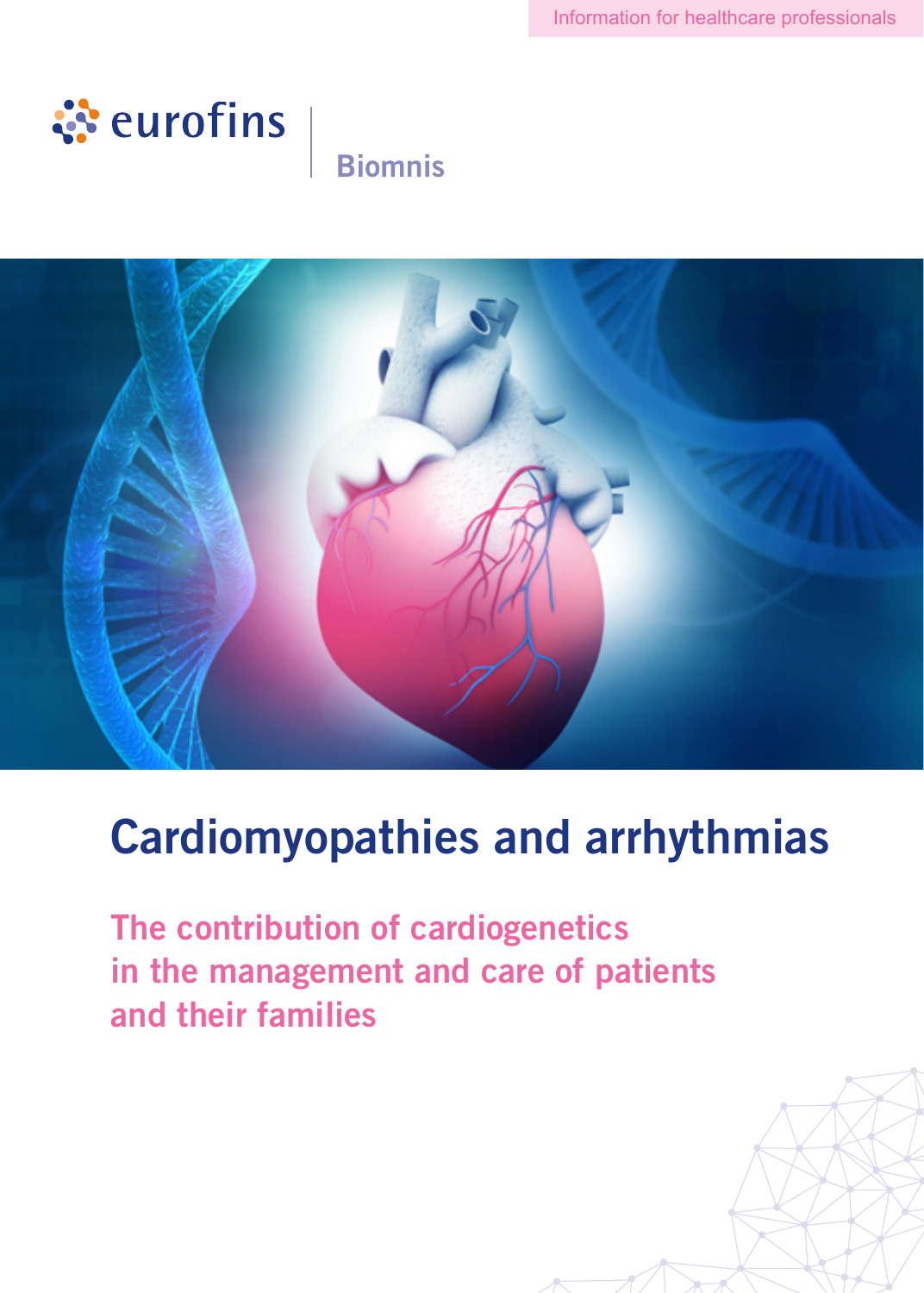

In addition to the well-known cardiovascular risk factors (smoking, high blood pressure, etc.), some cardiac disorders have a genetic origin. These pathologies have essentially an autosomal dominant inheritance. However, for some of them, an X-linked or an autosomal recessive inheritance could also sometimes be observed.



Molecular diagnosis of inherited cardiac diseases could be crucial to allow an appropriate therapeutic strategy, or even personalised care in certain cases, for each patient and their family.

In recent years, molecular approaches were significantly improved, particularly with the development of Next Generation Sequencing (NGS) strategies, which has major applications in cardiogenetics.

This technology can be used to simultaneously sequence a panel of targeted genes involved in a pathology. The result is a selective analysis that facilitates a faster identification of patients with one or more genetic variations.

This panel approach is ideal in view of the clinical, genetic and allelic heterogeneity of inherited cardiac diseases and allows an increase of molecular diagnosis performance.

#### Impact of genetic screening

In cardiomyopathies and arrhythmias, genetic testing have multiple impacts:

#### **Diagnostic impact**

Genetic screening based on a panel of genes improves the diagnostic rate by supporting the analysis of large genes and provides a more exhaustive diagnosis when several gene variants are present in the same patient. The identification of the causal mutation(s) sometimes makes it possible to implement appropriate medical care, significantly reducing the risk of complications for the patient.

#### **Impact on genetic counselling**

After identification of a pathogenic or likely pathogenic variation, genetic counselling can be offered to the different relatives within the family.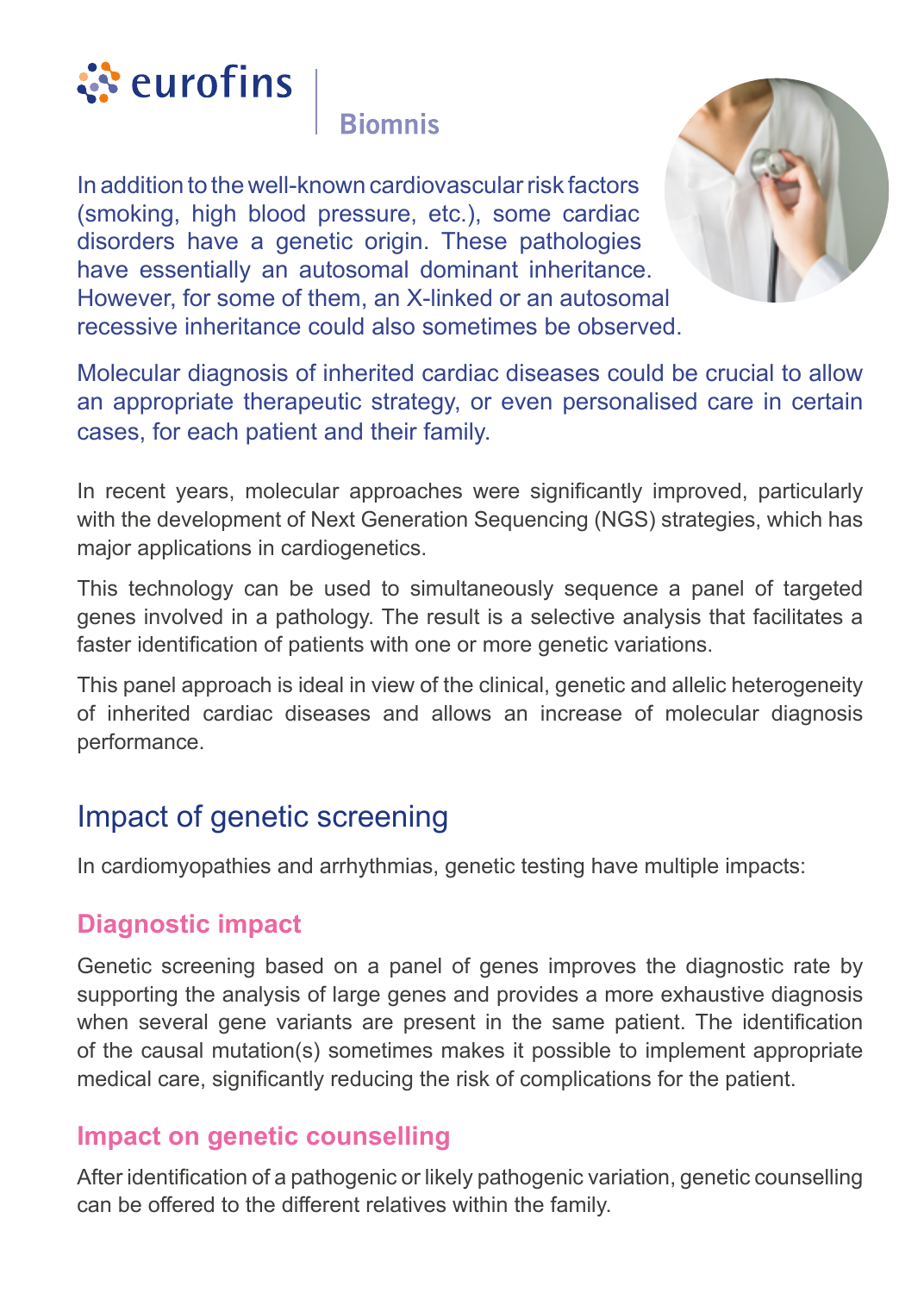#### **Impact on prenatal and pre-implantation diagnosis**

Identification of pathogenic or likely pathogenic variations can give couples planning a pregnancy information about the risks of disease transmission and in the most severe cases to possibly consider recourse to prenatal diagnosis (PND), a preimplantation diagnosis (PID) or gamete donation.

## Cardiogenetics by Eurofins Biomnis

Genetic screening requires clinical, genetic as well as scientific and bioinformatics skills.

Building on its expertise and its organisational structures in this area, Eurofins Biomnis offers, after exome sequencing, a bioinformatics analysis which targets a gene panel relating to the patient's pathology. The panels include genes whose variants have been reported to cause the condition in question. These panels are regularly updated according to the progression of medical knowledge and international recommendations for hereditary or rare heart conditions.

#### **Our targeted panels by pathology1**

- $\blacktriangleright$  Hereditary Hypertrophic Cardiomyopathy
- $\blacktriangleright$  Hereditary Dilated Cardiomyopathy
- **EXECUTE:** Hereditary Restrictive Cardiomyopathy
- Non-Compaction of Left Ventricle
- Arrhythmogenic Right Ventricular Dysplasia
- Congenital Long QT Syndrome
- Brugada Syndrome
- Short QT Syndrome
- Jervell Lange-Nielsen Syndrome
- Andersen-Tawil Syndrome
- $\blacktriangleright$  Timothy Syndrome
- ▶ Catecholaminergic Polymorphic Ventricular Tachycardia
- Sudden Cardiac Death
- Cardiac Conduction Disorder

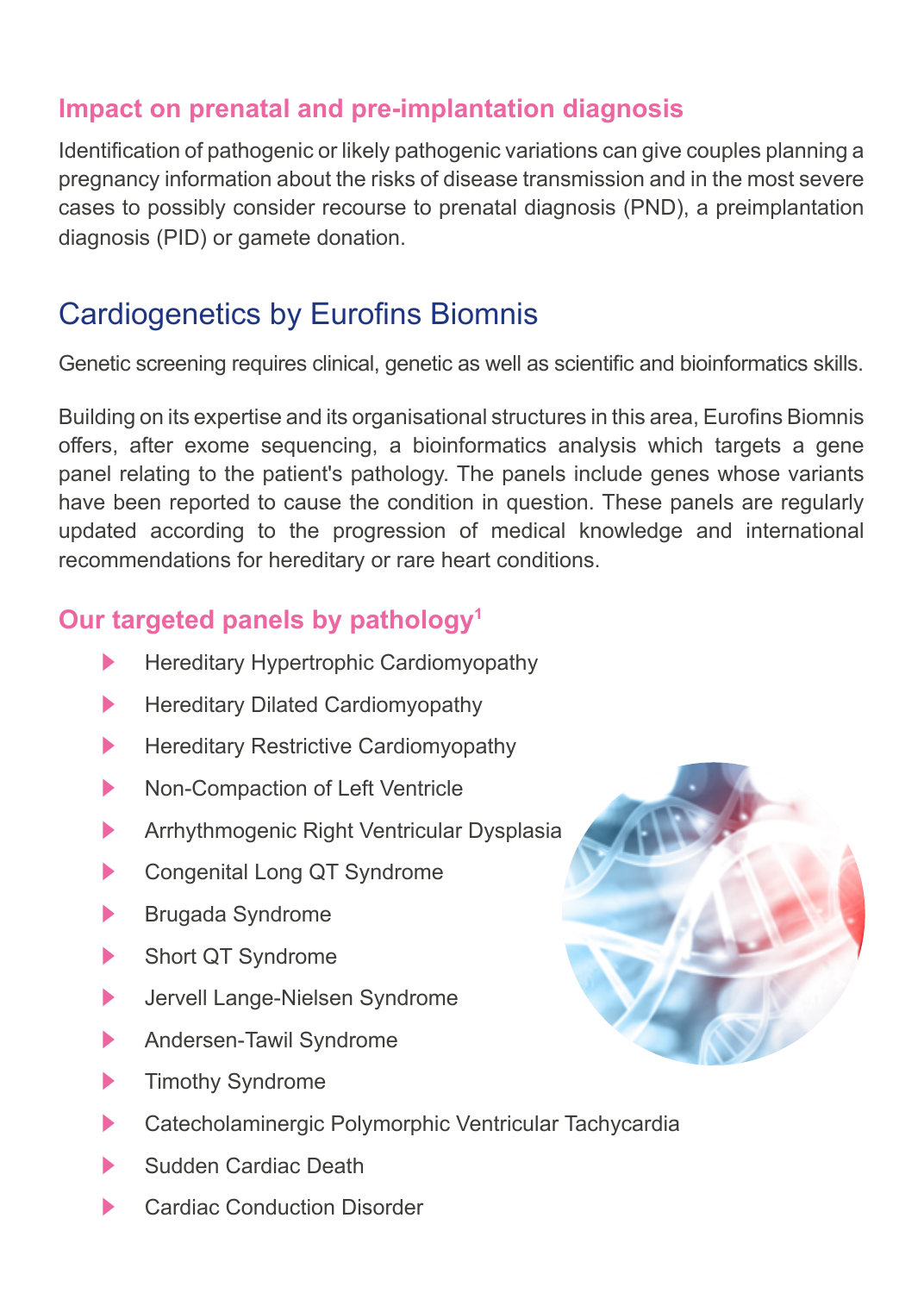#### **Technique**

All coding regions of the genes within the panel are analysed by Next Generation Sequencing on an Illumina NextSeq2000 sequencer.

Sequencing data are further analysed and interpreted via the SeqOne bioinformatics solution.

#### **Performance**

- $\sim$  98% bases read more than 30X  $^2$
- $> 99\%$  sensitivity  $3$

# Why Eurofins Biomnis?

- Specialised clinical diagnostics laboratory
- **•** ISO 15189 accreditation
- **•** Authorisation to perform congenital genetic tests
- **•** Certified clinical pathologists
- **•** Expertise in sequencing techniques for diagnostic practice



## Collaboration with experts for optimal diagnostic results

One of the challenges of exome sequencing is the interpretation of variants.

The accuracy of interpretation and ultimately of the diagnosis is intrinsically linked to the clinical-biological collaboration combining quality of sequencing on the one hand and expertise in the respective pathology on the other.

In order to offer physicians an ever more reliable and precise tool for their therapeutic decisions, **Eurofins Biomnis collaborates with** *Hospices Civils de Lyon* **("HCL")**, a teaching hospital group recognised for its expertise in cardiogenetics, in the interpretation of variants.

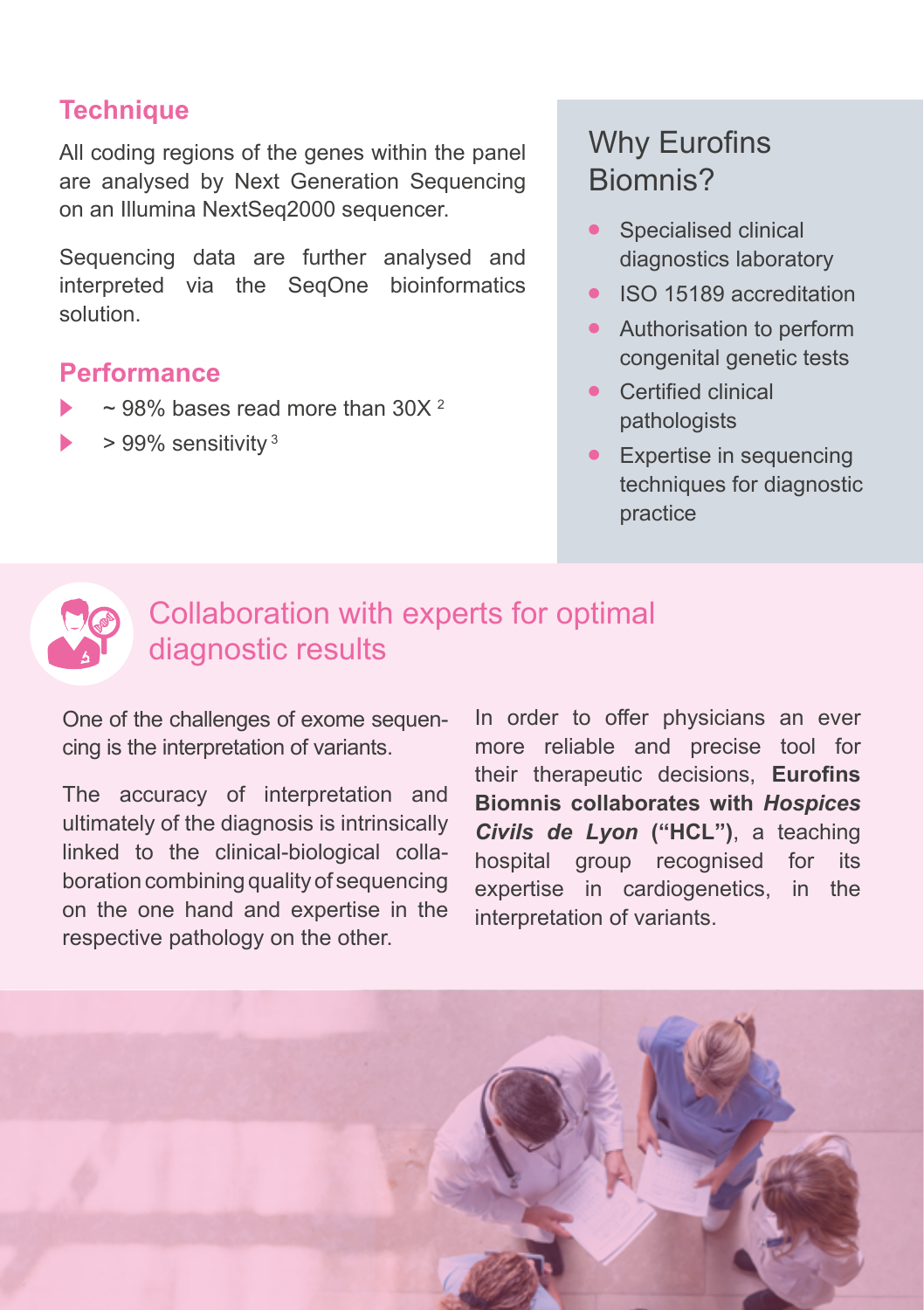#### Perform your targeted gene panels with Eurofins Biomnis and HCL



#### References

- *- Janin, A., Januel, L., Cazeneuve, C. et al. Molecular Diagnosis of Inherited Cardiac Diseases in the Era of Next-Generation Sequencing: A Single Center's Experience Over 5 Years. Mol Diagn Ther (2021). https://doi. org/10.1007/s40291-021-00530-w*
- *- Ingles J, et al. Genetic Testing in Inherited Heart Diseases. Heart, Lung and Circulation (2019), https://doi.org/ 10.1016/j.hlc.2019.10.014*
- *1. list of genes on request*
- *2. target Refseq + 2 base pairs*
- *3. Data calculated from SNV's from NIST reference samples, for 40 million pairs of reads generated*